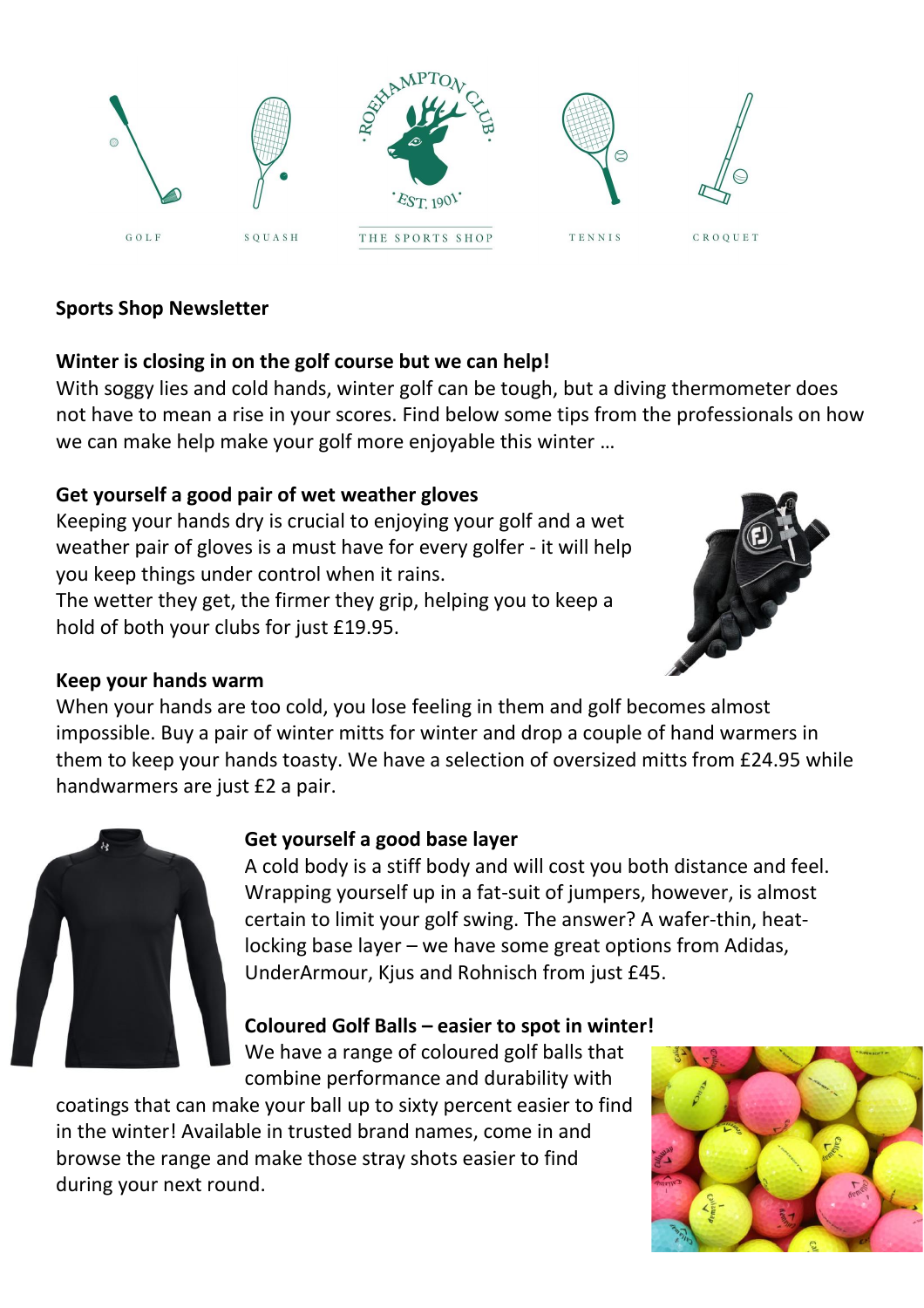

## **Waterproof Golf Bags**

A waterproof golf bag is simply a must-have item to keep all your belongings and clubs dry for the inevitable rain you will be playing in. Why not treat yourself to a new lightweight, waterproof, and reliable bag for the winter season ahead? We have a fantastic entry level stand bag with the Roehampton Club logo for £169.95.

We also have some great options in both carry and cart bags from Callaway, Mizuno, Sun Mountain and Motocaddy with prices starting at £199.95.

#### **Need New Waterproofs?**

Prepare yourselves for inclement weather with the best waterproofs in the industry for both men's and ladies.

We have often advertised the best new brand in performance winter clothing - KJUS. Their clothing is fit for skiing, so it passes the demands of golf. The key features are as follows: - Guaranteed waterproof

- 4 way stretch materials for freedom of golf swing - Lightweight and quiet materials for maximum comfort



- Expert design for golfers with specific features for golf
- Unbeatable design and fit
- Breathable fabric so you do not overheat!

Come and try it for yourself in the Sports Shop today and get prepared this winter.

#### **Fresh grips and spikes to avoid slippage!**

If investing in new clubs or new shoes is not for you – our repair service is your answer! We have a great selection of grips that we can replace in under 24 hours to give you

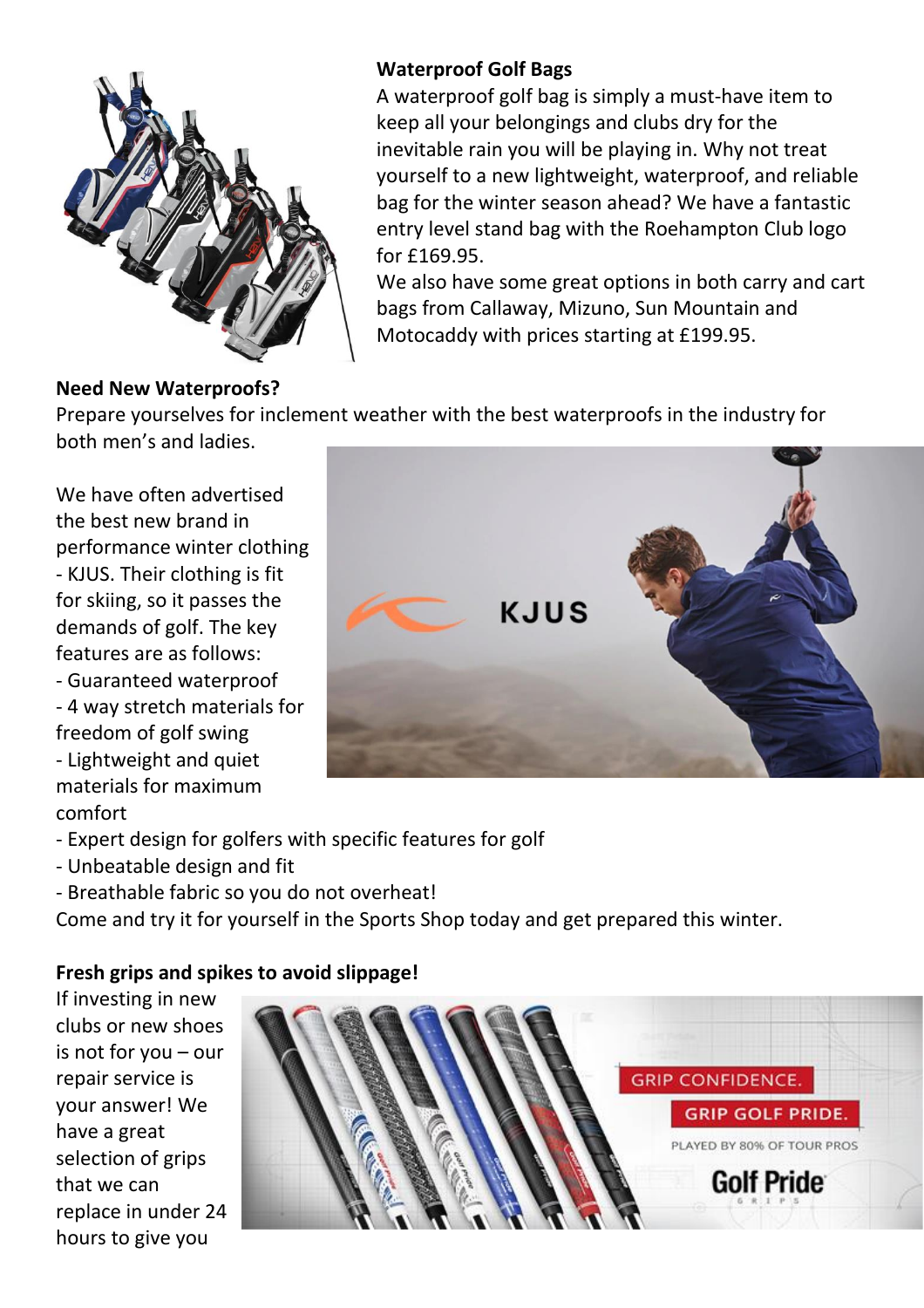clubs that feel brand new and give you more control this winter – grips start from just £7.50 which includes fitting!

With those muddy, wet lies, having grip on your golf shoes is so important – we offer a full respike service on your golf shoes for £15.95 to ensure you are safe and stable in those winter ground conditions.

## **The ultimate winter shoes - Ecco Gore-Tex**

Guaranteed waterproof shoes with maximum stability and maximum comfort all in one shoe. Ecco still have the softest feel in a shoe made with their own Yak leather and the Gore-Tex lining keeps your feet dry while letting them breathe at the same time. This is a must for golfing through puddles this winter and there is one or two out there this morning ... We have a range of sizes in men's and ladies available to try.





#### **Pro's top winter tip – tee it high and let it fly!**

To maximise your distance off the tee in winter, you need to increase your carry. That's why it is well worth teeing the ball up a fraction higher than normal or if you have you have got an adjustable driver, perhaps put the loft up or slide a weight back to increase launch angle. Set a little more weight on your back foot at address and make a normal swing from there. These minor tweaks will help you find a few crucial extra yards this winter!

## **Pro's Top Winter Tip – Club up and adjust your summer yardages to winter!**

As the temperature continues to fall, the air becomes denser meaning shots are more affected by friction and drag. As a result, you can expect less travel from your golf ball as the cold means less compression and therefore a loss of distance.

As we know, the ground is certainly wetter through the winter months so there is even more emphasis on how far we carry the golf ball.

Our top tip is to hit one more club in the winter than you would in the summer for the same distance (for example if you 7 iron goes 125 in the summer, hit your 6 iron when you have 125 yards left in winter), this should help compensate for the colder weather and less roll resulting in your ball finishing closer to the hole and not coming up short!